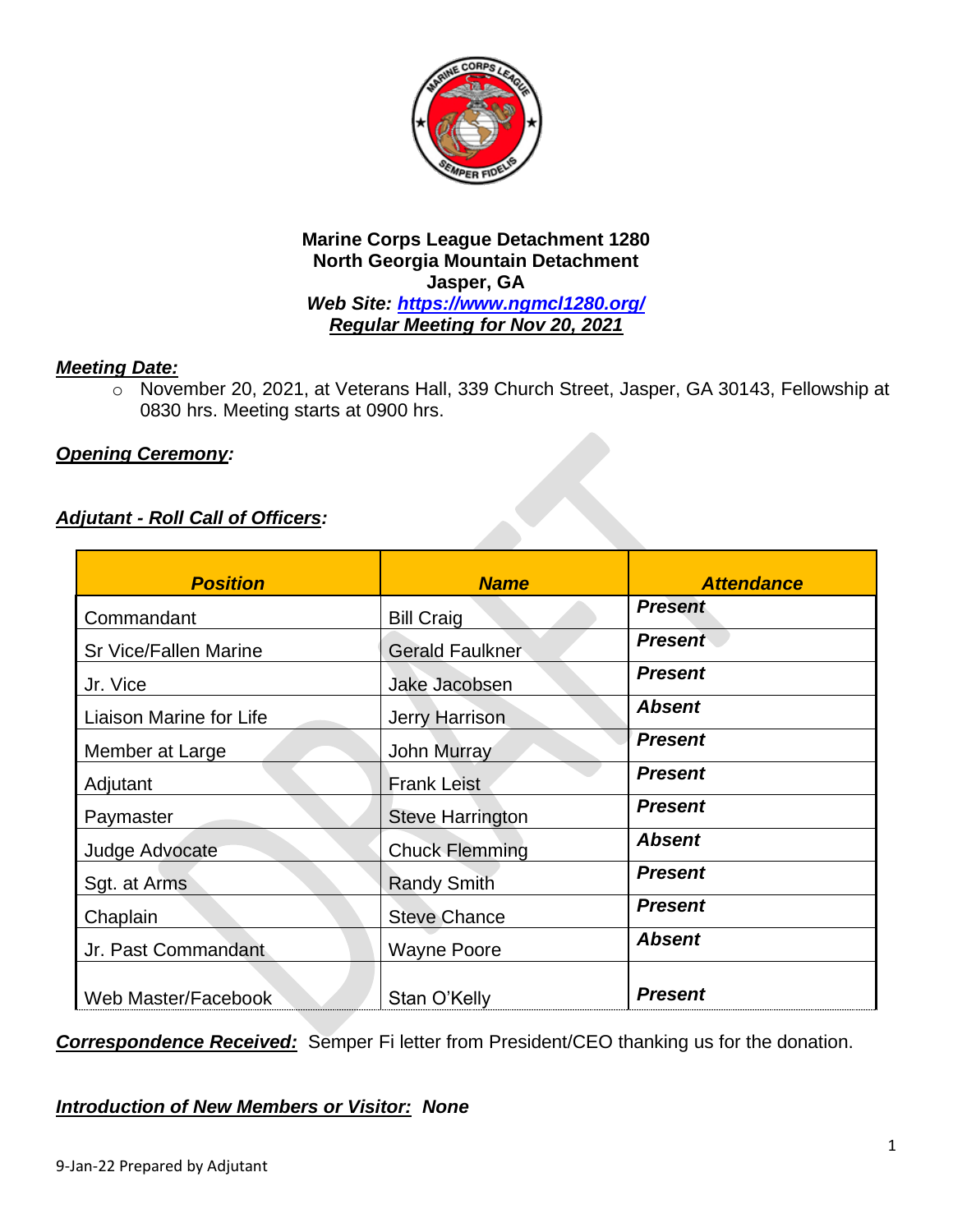

#### **Marine Corps League Detachment 1280 North Georgia Mountain Detachment Jasper, GA** *Web Site:<https://www.ngmcl1280.org/> Regular Meeting for Nov 20, 2021*

## *Officer's Reports:*

#### *Old Business: Commandant-Bill Craig*

- o Fallen Marine Uniforms-Patches-are being placed on uniforms. Still working on shoes
- o After Action report on ALR/SAL Picnic on Oct 17th at ALR/SAL Airport location at 2:00 PM
- o After Action report on Veterans Day Parade Nov 11th & Ceremony at Veterans Park
- o Welcome to Veterans Hall new permanent home
- o Marine of the Year selected-Gerald Faulkner

#### *New Business: Commandant-Bill Craig*

- o Birthday Celebration for November: Robert Jaeckel, Harlan Lowe, John Murray
- o Discuss weekly breakfast at Mary Ann's.
- $\circ$  Dec 11<sup>th</sup> Christmas Dinner AL Post 149 at 6:00 PM at Chamber. All veterans invited
- o Dec 17<sup>th</sup> Annual Christmas Wreath laying at Veterans Memorial Park at 12:30 PM
- o Storage at former Jasper Jeep is still available not sure if the payment for the space will change
- o Asked to establish a spouse name, phone and email contact list. Still working on this list.

#### *Senior Vice Commandant/Services/Fallen Marine Officer –Gerald Faulkner*

- o After action report on Marine Ball Birthday
	- 37 attended
	- **Example 3** Guest Speaker LTC Robert Cagle
	- Food was outstanding
	- Birthday cake was perfect with cutting by Harlen Lowe youngest and oldest Richard Wilson
- o Discuss family selected Thanksgiving and Christmas
	- Randy Smith has a family in need for Thanksgiving
	- Christmas family selected Gerald handed out a list of gifts that we need to obtain and given to the family besides the holiday dinner.

#### **Jr. Vice Commandant- Jake Jacobson –**

- o Update Toys for Tots Activities
- o Need detail to clean up Toys for Tots storage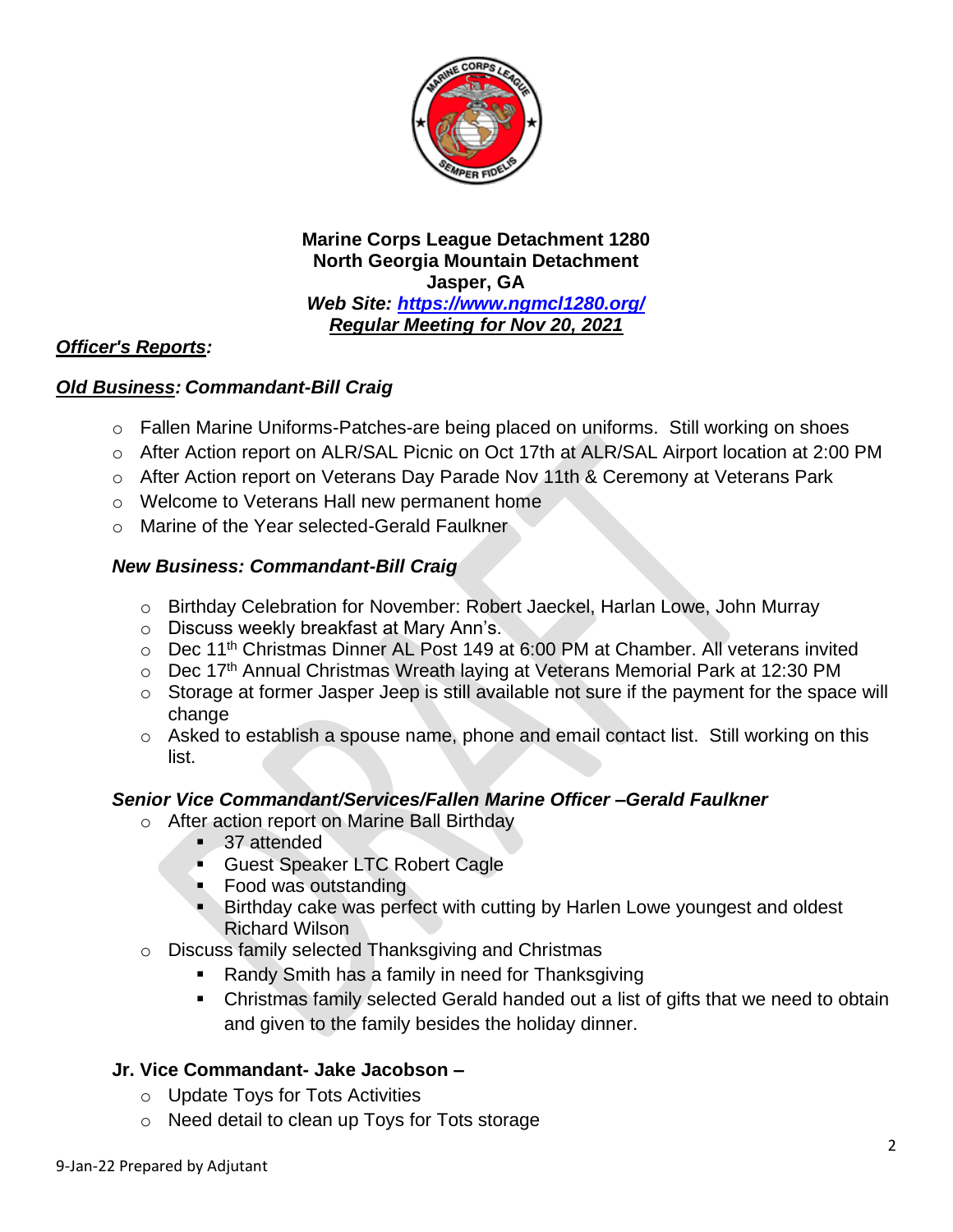

#### **Marine Corps League Detachment 1280 North Georgia Mountain Detachment Jasper, GA**

*Web Site:<https://www.ngmcl1280.org/> Regular Meeting for Nov 20, 2021*

- o Walmart event in front on Dec 4th & 11th in uniform promoting Toys for Tots. Times 8:00 AM until 4:00 PM (two shifts). Need volunteers
- o Drop off Toys for Tots toys and money jars not on Saturday's. Call Jake or Bill for arrangements.

# *Judge Advocate Chuck Fleming– Absent Bill spoke on behalf of Chuck*

- o Update on raffle at Appalachian Gun and Pawn. Ruger 7mm Ruger Rifle/bolt action with scope. 2nd Prize 2 Handmade Knives. Oct 23-Dec18 (every Saturday) 9 AM-5 PM Need one volunteer for Dec 11<sup>th</sup> from 1:00 PM until 5:00 PM
- o Bill mention that last month we discuss how we will divide the raffle money. We need a decision how much it will be divided or all given to Toys for Tots campaign. Steve Harrington made a motion to give 75% of raffle money to Toys to Tots campaign. Second by Jake Jacobsen. Motion approved.

# *Junior Past Commandant – Wayne Poore-Absent*

# *Adjutant-Frank Leist*

- o Adjutant's Regular Meeting Report on Oct 16, 2021, was transmitted via email.
- $\circ$  Reminder we have an active Voice Mail Service for the Detachment it is 706.253.0459
- o Reminder we are using designated email specially for the Detachment *["usmcdetach1280@gmail.com"](file:///C:/Users/Frank/Documents/USMC%20Det%20Jasper/Minutes/usmcdetach1280@gmail.com)*
- o Steve Harrington made to motion to approve the Adjutant report and 2<sup>nd</sup> by Richard Wilson. Motion approved.

# *Chaplain Steve Chance:*

# **Prayer List and People in Need**

- o Mary Bess
- o Pricilla Poore
- o Nicolas Mashburn
- o Deb Hulsey
- o Pat Gordon (Jake's wife)
- o Stella Bledsoe
- o Pete Huber
- o Jan O'Kelly